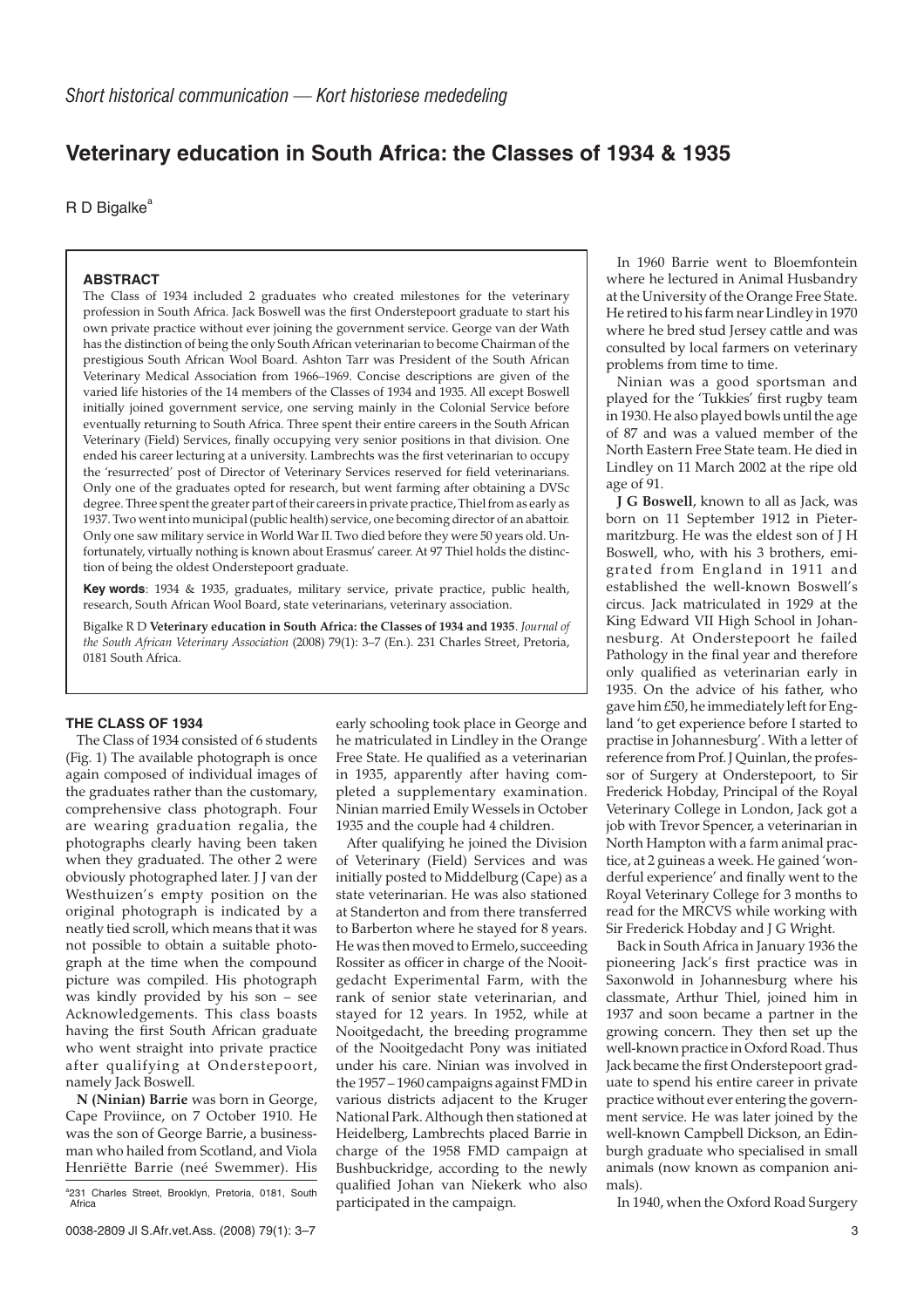

### Fig. 1: **The Class of 1934.**

grew out of its boots, Jack and his partners (now also including Major Brown as Thiel had volunteered for duty in World War II) built the Sandown Veterinary Hospital to house their increasing number of patients. In December 1953 Jack's partners were Major Brown and Eric Hempstead. The practice then comprised 12 veterinarians. There was an equine specialist (Hempstead), several vets who did mainly cattle work (AI included), 2 small animal surgeons (Brown and Margaret Hearn) and several small animal practitioners. The latest vet (the houseman) to join the practice almost invariably had to run the after-hours emergency clinic at the Hospital, which also served the 4 – eventually there were up to 9 – branch clinics, for a period of 6 months to a year. It has recently been estimated (J Welton, pers. comm., 2007) that 'about 80 vets worked in Sandown over the years', including those in the Sandown Veterinary Clinic, which replaced the Sandown Veterinary Hospital in 1971.

Jack served on the Federal Council of the South African Veterinary Association (SAVA) for 12 years. The prestigious Boswell Award, which is awarded for eminent service to the SAVA, was named after him because it was his brainchild and he supplied the initial funds for the verdite-mounted ivory elephant and rhinoceros statuettes of which the first recipients in 1977 were R B (Ossie) Osrin and L W (Louw) van den Heever. Jack, rightfully hailed as the father of private veterinary practice in SA, was awarded the Gold Medal of the SAVA in 1974, the only veterinary practitioner to have achieved this distinction.

Jack married Joan Hardy Philip and the couple had 5 children – 3 daughters and 2 sons. Jack retired from the practice in 1981 to a farm near Alexandria in the Eastern Cape to run the Timbadola Stud that Eric Hempstead had helped him to establish.

Jack was a dedicated Rotarian for many years, serving in senior positions such as District Governor, and did much travelling even before he retired. He and Jane loved going abroad and they continued with this favourite pastime after his retirement. Jack later sold the farm and finally moved to a retirement home in Nelspruit where he died on 20 March 2000 at the age of 87.

**Arthur Rolf Thiel** was born on 22 October 1910 in Rosebank, Cape Town and matriculated in 1928 at Diocesan College, also known as Bishops. After interviews with Dr P J du Toit, the Director of Onderstepoort, and Genl J C G Kemp, the Minister of Agriculture, he was awarded a bursary to study veterinary science at Onderstepoort where he qualified in 1934. Like most newly graduated veterinarians who joined the Division of Veterinary (Field) Services in those days, Arthur started his career at Allerton Laboratory (Pietermaritzburg, Natal) where thousands of slides had to be examined for East Coast fever. He was then successively transferred to Port Elizabeth, Cape Town and Port Shepstone where he met his future wife Cynthia Stott and became engaged.

After visiting Jack Boswell on invitation in Johannesburg in 1937, and seeing how busy the practice was, he decided to join him and soon became a partner. Arthur and Cynthia married in the same year and the couple had 4 children – 2 daughters and 2 sons.

Dr Thiel served as major in the South African Veterinary Corps in World War II from 1940 – 1945. Amongst other military duties, he was involved in shipping mules to India. He retained the full financial benefits of his partnership, paying his army salary into the practice in lieu of his absence. Soon after he returned, he and Jack decided to set up another practice in Durban. Their plans did not materialise, however, and they finally decided to part company. Arthur became a partner of Major Bogue in Durban, soon taking over the practice when the latter retired. He spent the rest of his career in practice in Durban, having several partners such as Angus (Gus) Cross and Mike Dommisse. Arthur retired in 1975 and acquired a farm in the Botha's Hill area where he raised Dorper sheep and sold fat lambs.

Arthur is dedicated to his profession and keeps himself informed about its activities. He remembers his Onderstepoort classmates and later colleagues with empathy and enthusiasm. Contact with veterinarians remains a high priority. He takes great pleasure and pride in his family, who give him much support. Arthur now lives happily in Doonside and particularly enjoys his regular strolls along the beach. At 97 he holds the distinction of being the oldest Onderstepoort graduate.

**Jan George van der Wath** was born on 25 August 1907 at Ladybrand in the Orange Free State and matriculated at Ficksburg High School. He qualified at the Onderstepoort Faculty in 1934 and joined the Division of Veterinary (Field) Services in 1935 to be posted to the Allerton Laboratory in Pietermaritzburg, Natal. In 1936 he was transferred to the Physiology Department at Onderstepoort. He was awarded a DVSc degree in 1942 for a thesis entitled: *Studies on the alimentary tract of the Merino sheep with special reference to the role of the micro-fauna and -flora.* Shortly thereafter he resigned his post and went farming on the farm Welgelegen in the Ermelo district. Apart from farming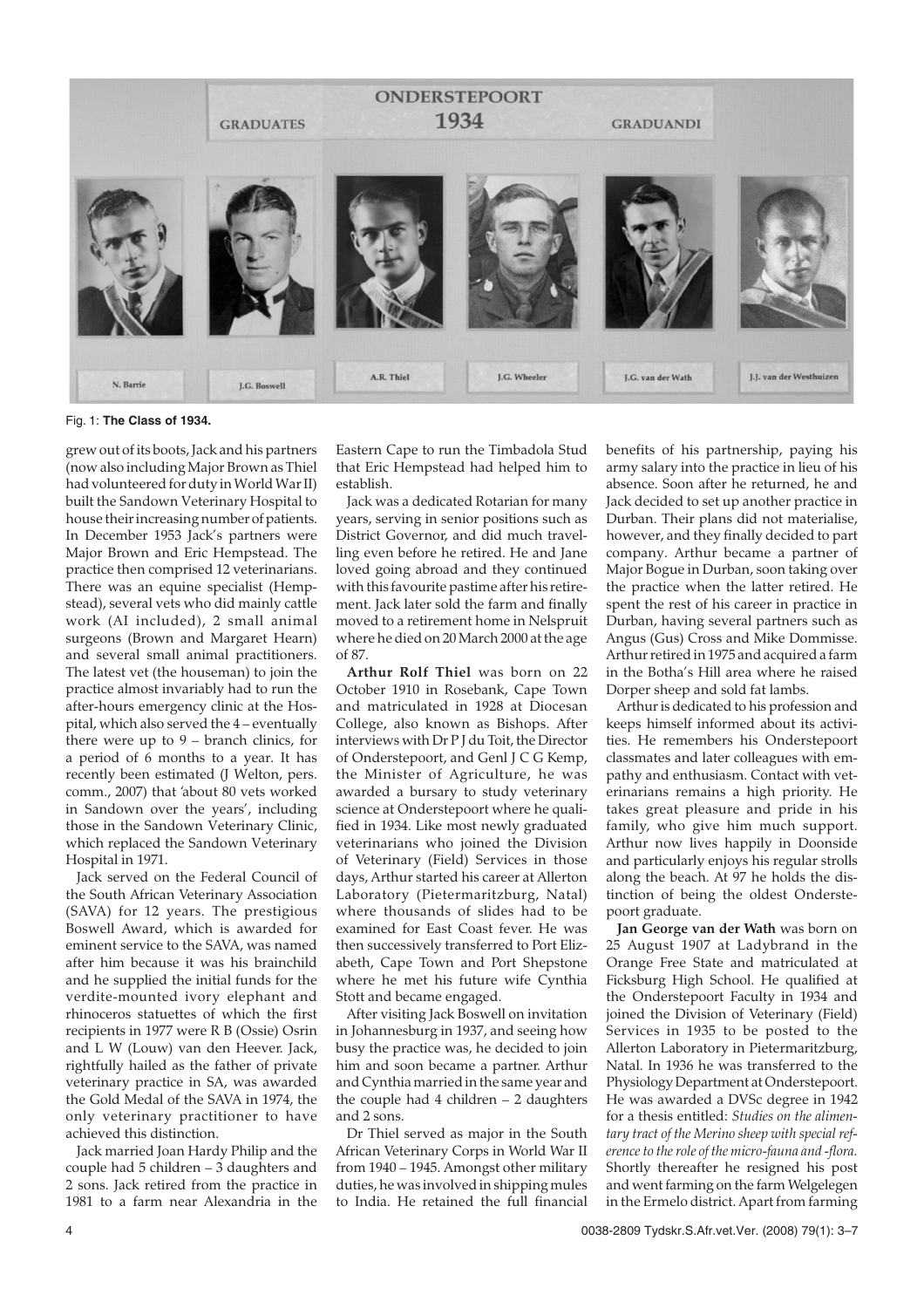Final Year B.V.Sc. Students, 1935.

with Merino sheep, he also bred the well-known Steenkamp line of Boerperde from 1948, having married in 1939 into the Steenkamp family – his wife was Magaretha Elizabeth Steenkamp. He was a very successful farmer and eventually also owned the Tati Ranch in Botswana on which the remnants are to be found of what are probably the earliest gold mines in southern Africa.

George, however, never lost his interest in academic life and research. He was selected to serve on the Council of the University of Pretoria. As a sheep farmer, he also became intimately involved in organised agriculture, particularly the wool industry. He was made Chairman of the South African Wool Board in 1960, and served as Chairman of the International Wool Secretariat for a year. He was appointed Chairman of the South African Wool Textile Research Institute in 1962 and in 1965 became Chairman of the Wool Commission. He was awarded an honorary doctorate by the University of Port Elizabeth in recognition of his immense contribution to the promotion of all aspects of the wool industry. George died prematurely shortly thereafter. He was very severely injured in a tragic Boeing aircraft disaster at Windhoek airport while on his way to England on an official visit. He died from his injuries about a month later on 15 May 1968 at the age of almost 61.

**Jacobus Johannes (J J) van der Westhuizen** was born on 29 August 1906 on the farm Houtkonstant near Porterville in the Cape and matriculated at Paarl Boys High School in either 1923 or 1924. He first studied at Stellenbosch University before proceeding to Onderstepoort where he qualified as a veterinarian in 1935, apparently also having had to complete a sub-examination. He joined the Division of Veterinary (Field) Services and saw service as state veterinarian at Calvinia where he married Maria Johanna (Miems) Anthonissen and where his 2 children (a boy and a girl) were born. II was then transferred to the Nooitgedacht experimental farm at Ermelo. From there he was posted to the government experimental station on the farm Armoedsvlakte near Vryburg that was managed by the Onderstepoort Research Institute, 'Baas' (J H R) Bisschop being in charge at the time. J J resigned from the state service in 1945 or 1946 to set up a private practice in Durbanville where he died from a heart attack on 4 September 1950 at the age of only 45. His son Raoul, who was only 9 years old at the time, later decided to follow in his father's footsteps and qualified at Onderstepoort as a veterinarian in 1965.





Front Row: Dr. GILLES DE KOCK. M. C. LAMBRECHTS. Dr. P. L. DU TOIT. L. M. FOURIE. C. L. ERASMUS. Back Row: N. H. BOARDMAN, A. F. TARR, G. F. VAN DER MERWE, J. H. B. VILJOEN, W. G. VAN ASWEGEN.

#### Fig. 2: **The Class of 1935.**

**William James (Bill) Wheeler** was born on 13 June 1909 in Middelburg, Transvaal (now Mpumalanga) and qualified at Onderstepoort in December 1934. He then joined the Division of Veterinary (Field) Services as state veterinarian and was stationed in Umtata (1935), Louis Trichardt (1936) and Piet Retief (1940). He is wearing a military uniform in the photograph, but there is no evidence that he saw service in World War II. It is, however, possible that he was a member of the South African Veterinary Corps before the commencement of World War II.

He resigned from government service and joined the Municipality of Pretoria in 1949, becoming Director of the Municipal Abattoir in 1953. Bill continued in this capacity until he retired in 1974. Before retiring he had a bad accident when he fell into a hole while trying to retrieve a golf ball from a storm water drain, suffering some brain damage. He died in Somerset West on 12 May 1987 at the age of almost 78.

# **THE CLASS OF 1935**

The class photograph was obviously taken at the end of the final year because the 8 students were not wearing graduation regalia (Fig. 2). The Dean, Dr (Prof.) P J du Toit, and Dr (Prof.) G van de Wall de Kock (apparently the Acting Dean) were in attendance.

**Nevill Hayes Boardman** was born in

Pretoria on 9 November 1910 and qualified at Onderstepoort in 1935. He worked for the South African Division of Veterinary (Field) Services as state veterinarian from 1936 to 1939 and then resigned to join the Bechuanaland Protectorate Veterinary Department as veterinary officer. Except for serving briefly in Swaziland in 1954, he was in the Bechuanaland Protectorate (now Botswana) until 1965 where he was stationed at places like Palapye, Lobatse and Ramatlabama. He was promoted to senior veterinary officer in 1950 and to Director of Veterinary Services, Swaziland in 1954. However, due to poor health he had to return to Bechuanaland after a few months 'on demotion to veterinary officer'.

After his return, Nevill withdrew from field duties and was responsible for the training of lay African inspectors at the Veterinary Training School at Ramatlabama, 'a task at which he excelled'. When he retired in 1965, when Bechuanaland obtained internal self-government, he was Principal of the Veterinary Training School. He then rejoined Veterinary (Field) Services in South Africa, to be stationed at the old Johannesburg Municipal Abattoir. He died in Johannesburg on 5 May 1972 at the age of 61.

**C J Erasmus.** The only information that could be traced on the life of Christoffel Johannes is that he obtained a BVSc degree in 1935. For unknown reasons he did not register as a veterinarian before 23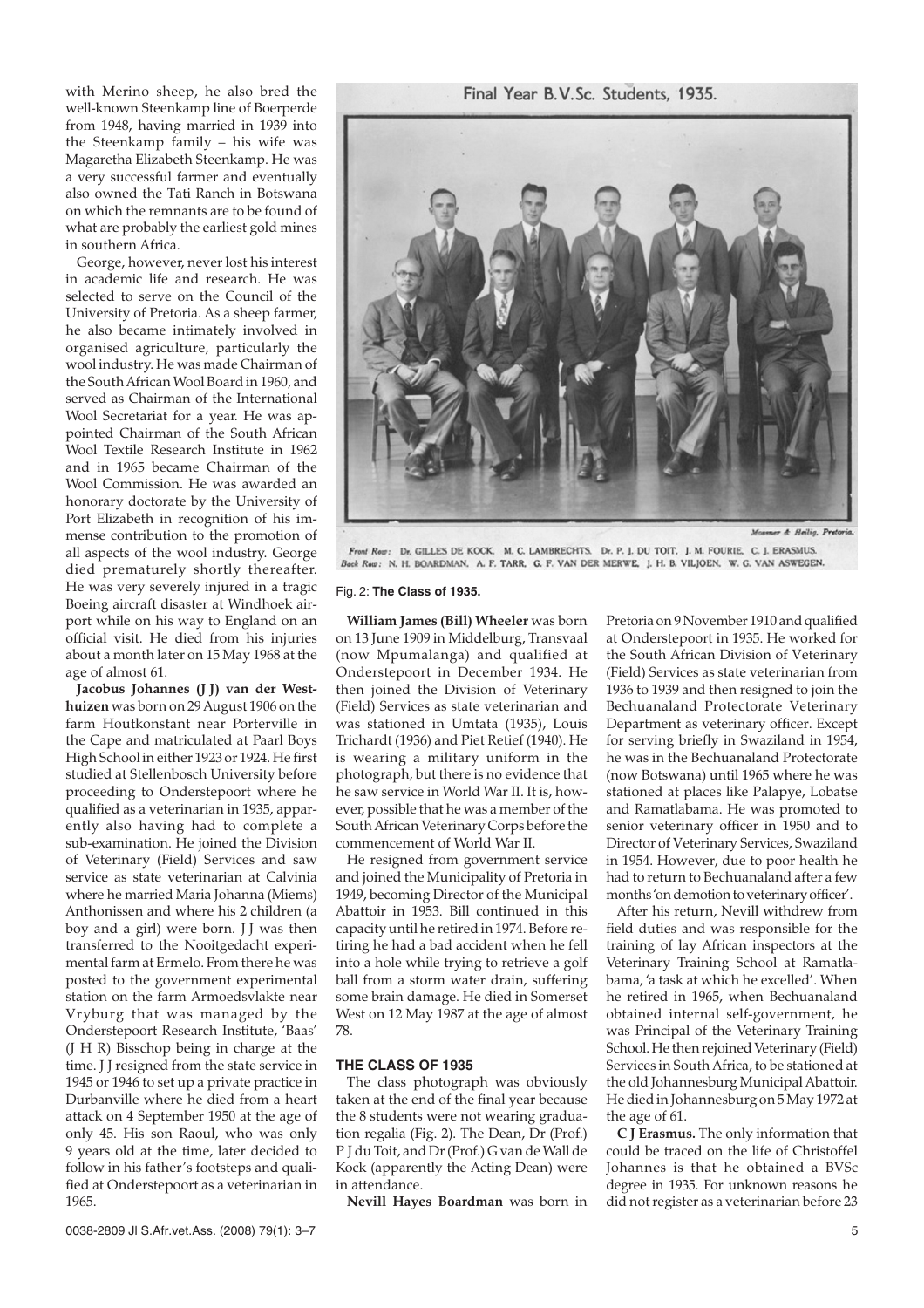May 1938 and his registration expired on 1 January 1983, presumably because he had died the previous year. Further information on Dr C J Erasmus would be much appreciated.

**Joset Markus Fourie** was born on 20 February 1908 in Philipstown and first studied agriculture at Stellenbosch University, where he obtained a BSc (Agric) degree (*cum laude*) in 1930, before proceeding to Onderstepoort. He must have picked up a supplementary examination in his final year because he qualified in 1936. Dr Fourie initially served as state veterinarian at Pietermaritzburg (probably at the Allerton Laboratory), Hoopstad and Vryburg. He resigned in 1947 to set up a private practice in Malmesbury. He was still actively practising when he died from a heart attack in December 1976 at the age of almost 68.

Veterinarians seem to run in the Fourie family. His youngest son, JF Fourie, qualified in 1977 and 2 of his 4 daughters married vets, i.e. L F Naude in 1958 and J W S Liebenberg in 1967. A third daughter was married to D Scholtz, a final-year student at Onderstepoort, who died in an air crash in 1978.

**Marthinus Christoffel (Lampie) Lambrechts** was born on 12 March 1912 on the farm Oersonskraal, Makwassie, in the western Transvaal (now in North West Province) and matriculated at Schweizer Reinecke High School. He qualified at Onderstepoort in 1936, after completing a supplementary examination in Surgery, and joined the Division of Veterinary (Field) Services. He started his career as state veterinarian at the Allerton Laboratory, was transferred to Umtata in the same year and in 1944 to Vryheid where he had to handle the extremely difficult latter stages of the slaughter-out policy of the East Coast fever control campaign, which he did very successfully.

Lambrechts was closely involved with local experiments which showed that wild ruminants were carriers of foot and mouth disease. This resulted in a policy of extensive game fencing of the Kruger National Park and the creation of a barrier zone of stock farms around it ('red line') that were subject to regular inspection and permits for movement of livestock.

In 1953 he was transferred to Pretoria where he was placed in charge of the control programme of, and field research on, bovine tuberculosis, being tasked to develop an eradication scheme. He also conducted research on the acid-fast bacteria in skin lesions causing false positive reactions to the tuberculin test in cattle, and succeeded in culturing the organisms for the first time in South Africa.

In 1959 Lampie became Assistant Direc-

tor of Veterinary Field Services in the Northern Cape and shortly thereafter, in 1960, he was promoted to Deputy Director of Veterinary Field Services, thus being placed in charge of that wing of veterinary services in South Africa. He was responsible for the successful upgrading of this post to that of Director of Veterinary Services in 1962, so that Field Services was again on par with international conventions. As Director he was also responsible for the establishment of regional diagnostic laboratories on a national scale that were run by the Directorate of Veterinary Services.

Lampie served as member of the Federal Council of the South African Veterinary Association (SAVA) and on the Veterinary Council (a statutory body) for several years, and was awarded the Gold Medal of the SAVA in 1980 for his outstanding contribution to the development of state veterinary medicine as a science. He was also awarded a Medal for Dedicated Service to Africa by the Royal African Society in 1969.

Lampie married Joan Booker in 1939 and the couple had 3 children, Dorothy, Hugo and Martin. Hugo followed in his father's footsteps, qualifying as a veterinarian in 1962.

Lambrechts retired in 1972 at the age of 60 and went farming near Makwassie. He died in Bloemfontein on 10 September 1992 at the age of 80, following a stroke.

**Ashton Forrester Tarr** was born in Senekal in the Orange Free State on 1 July 1911. He was educated at Dale College, King William's Town and graduated at Onderstepoort in 1935. He joined the Division of Veterinary (Field) Services in 1936 as state veterinarian, spent 1 year at the Allerton Laboratory and was then stationed at Umtata, Port Shepstone and Ixopo (1939). He went out of his way to be of assistance on farms whose owners were serving in the forces during World War II. In 1944 Tarr resigned from the government service and went into private practice in Johannesburg with Jack Boswell. From there he moved to Pietermaritzburg where he spent the rest of his career.

He was actively involved in matters of the South African Veterinary Medical Association (now South African Veterinary Association), serving as its President for 3 years from 1966 to 1969. Ashton also held many prestigious non-veterinary offices such as Mayor of Pietermaritzburg, from 1977 to 1979, member of the Natal University Council, member of the Natal Museum Council, Life Member and Steward of the Pietermaritzburg Turf Club and Trustee of the National Botanic Society. He died in Pietermaritzburg on 11 September 1981, after a protracted illness, at the age of 70.

**Willem Gerhardus van Aswegen** was born in 1909 in Germiston. He first completed a BSc degree at the University of Pretoria before enrolling for the BVSc degree at the Onderstepoort Faculty, qualifying in 1936 after a supplementary examination. He then joined the Division of Veterinary (Field) Services and saw service as state veterinarian at Umtata, Nooitgedacht and Ermelo. Van Aswegen resigned from the state service in 1941 to join the Municipality of Pretoria as veterinary officer, but died on 27 February 1952 at the age of only 42.

**George Frederik (Okkie) van der Merwe** was born on 14 April 1909 in South West Africa (now Namibia). While at the Agricultural School at Gamman near Windhoek he was awarded a bursary by the administration of South West Africa to study veterinary science and he qualified at Onderstepoort in 1935. He married Aletta Pyper on 1 January 1937 and the couple had a son and a daughter.

After being appointed as a state veterinarian on 6 January 1936, Okkie was placed in Windhoek. He subsequently also served in Gobabis – where he was involved in the bovine pleuropneumonia campaign in the Kaokoveld – and Walvis Bay, being responsible for inspection of meat to be exported.

Okkie's health was never robust and he asked to be transferred to the Union of South Africa to be posted to Grahamstown in 1956 where he conducted useful practical research on the immunisation of small stock against heartwater. He was promoted to Sub-Director of Veterinary (Field) Services of the Northern Cape Region, headquarters Vryburg, in 1959. Some 19 months later he was transferred to Pretoria where he was responsible for coordination of a number of functions such as animal health schemes, diagnostic services, artificial insemination and pig and poultry diseases. He was appointed a Deputy Director of Veterinary Services in 1967, but died in office shortly thereafter on 16 January 1968 aged 58.

**Johann Heinrich Buxmann (Ike) Viljoen** has the rare distinction of having been born, on 7 December 1911, in the dining saloon of a train while his mother was travelling between Brakpoort and Wellington in the Cape. On obtaining his degree in 1935 he immediately joined the Division of Veterinary (Field) Services, on 2 January 1936, and served as state veterinarian in the following places: Dundee (1936); Ladysmith (1937–1940); Vryheid (1940–1944); Ixopo (1944–1947); Durban (1947–1948); Johannesburg and Cape Town (1948); Estcourt (1950–1953) and Vryburg (1953–1956). Ike subsequently served as Assistant Director of Veterinary

6 0038-2809 Tydskr.S.Afr.vet.Ver. (2008) 79(1): 3–7